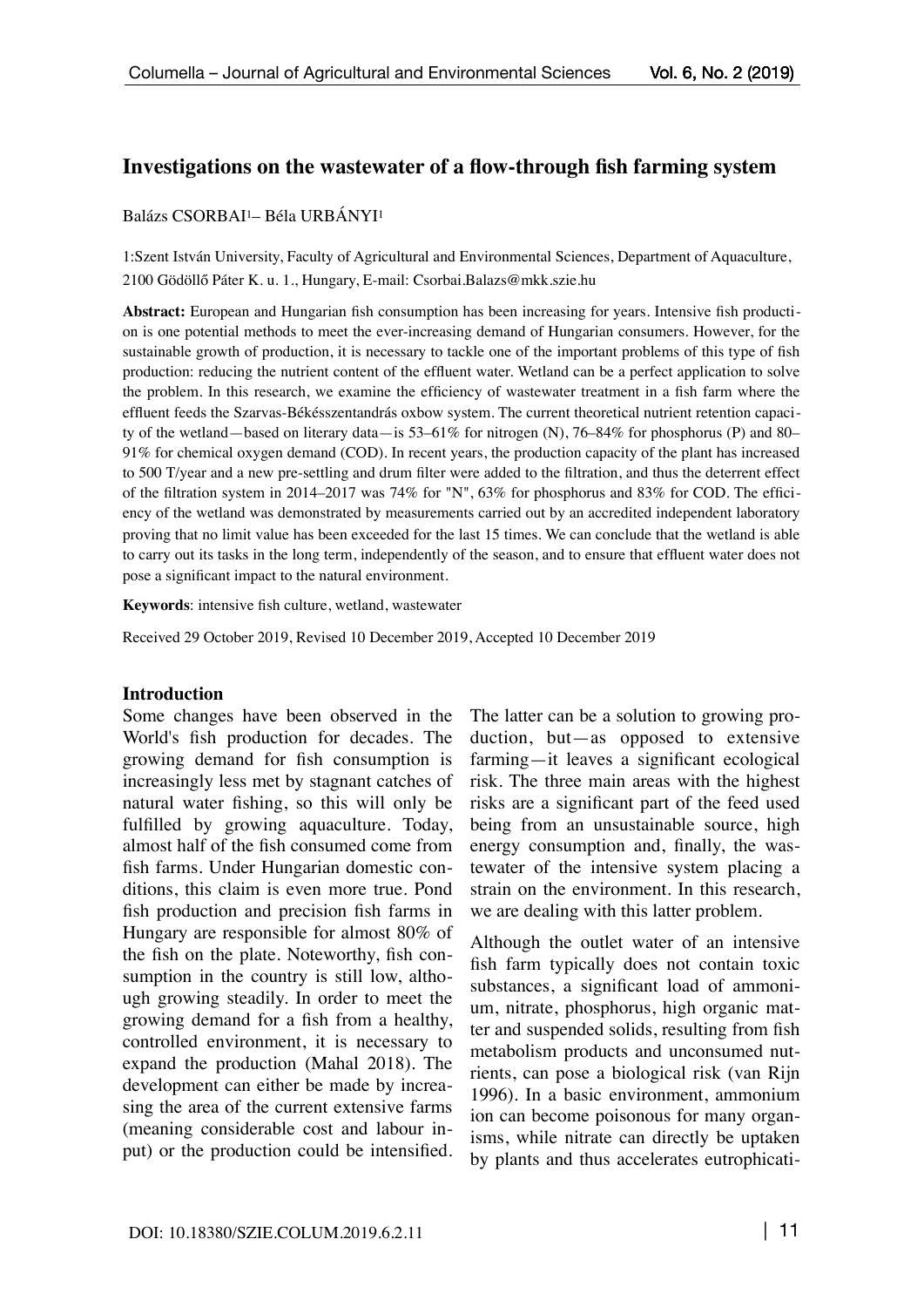on if available in high quantities. Plants can only uptake phosphorus in a reactive form, therefore a significant proportion of this element is deposited in sludge (Ördög, 2000). The high content of organic and suspended materials contributes to the formation of deep soft mud and the development of anaerobic conditions (Primavera 2006). The latter is not only directly dangerous by killing living creatures in the pond bottom but also activates the phosphorus deposited in the sludge, which becomes available to plants and bacteria, thus accelerating the eutrophication process (Ördög 2000). The described processes are particularly beneficial for cyanobacteria, which, in a large mass, cause algae bloom. It makes not only off-flavour in fish and water, but also turn pH and oxygen to extreme values, which finally leads to the disappearance of sensitive species, opening the spreading of invasive species (Oberemm et al. 1999, Havens, 2008). Inadequately treated outlet water also has a detrimental effect on local wildlife and makes the proper management of the wetland fed by the fish farm wastewater impossible. Thus, wastewater treatment is a crucial point of modern, sustainable fish farming. Numerous solutions exist to solve the problem, but multi-species wetlands can provide an economical option. These seminatural communities help to transform the organic and inorganic substances of the outlet water into a form of organic materials (Zhang et al. 2011), easily transformable to woody biomass (e.g., willow coppice), to herbaceous biomass (e.g., reed, sedge or

tangle), to floating algae or, through the food chain, even to marketable fish meat (Vymazal, 2010).

The framework for long-term, sustainable use of natural resources is set by official regulations, which of course also bind fish farmers. The water licence for fish management facilities shall include the parameters and their threshold limits of the outlet water, which must be regularly sampled and examined by an accredited laboratory (27/2005. (XII. 6.) KvVM regulation). The results of these official analyses objectively illustrate the impact of the fish farm on its environment.

#### **Materials and Methods**

The sample area is located in Szarvas. The targeted fish farm is a flow-through, African catfish producing plant that is one of the largest intensive fish farms in Hungary. Outlet water is driven to Szarvas-Kákafok Holt-Körös through a multi-pond wetland system that includes three stabilising ponds, a fish pond and a pond with water plants which filter out the most important nutrients. Wetland was developed in the framework of the SUSTAINAQUA project. The researchers carried out preliminary studies using several plants and fish species, and subsequently proposed the development of a five-pond water purification wetland. According to preliminary calculations, this system is able to remove the following substances on a daily basis (*Table 1*).

*Table 1.* Absorption of the wetland owned by Szarvas-Kft kg/day (based on Gál et. al 2009) (VSS=Volatile Suspended Solid)

| Water temperature N removal<br>range |      | <b>P</b> removal | VSS   |
|--------------------------------------|------|------------------|-------|
| $10-15$ °C                           | 35.5 | 4.3              | 233.7 |
| $15-20$ °C                           | 68.5 | 4.4              | 224.1 |
| $20 - 25$ °C                         | 88.9 | Q                | 451.9 |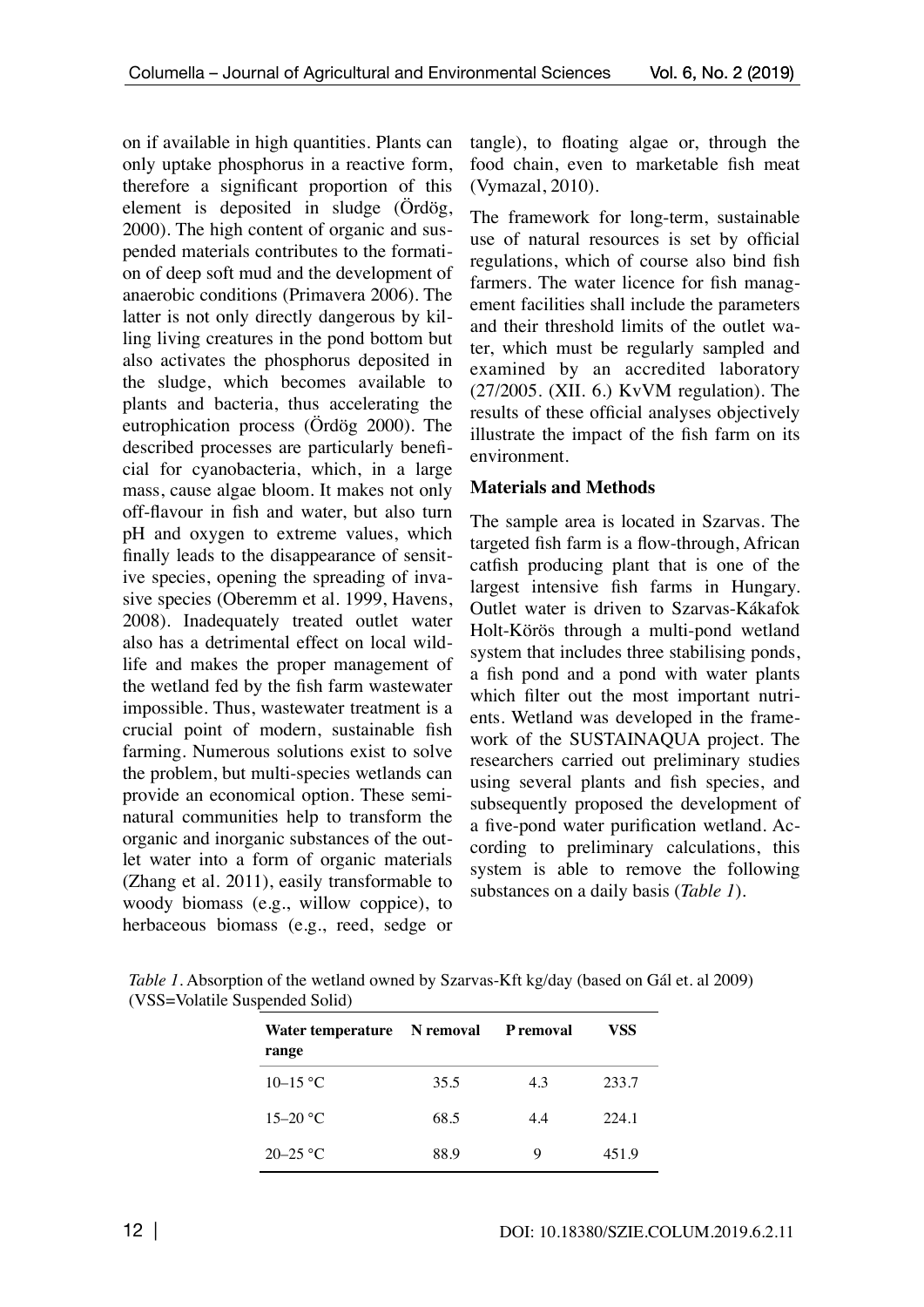Previous tests revealed that the wetland fulfilled its role; a significant amount of organic and inorganic materials from the outlet water of the fish farm was removed (Gál et al., 2009, Gál et al., 2003, Kerepeczki et al.,

2003), and meanwhile, it produced economic value through biomass production. In the experimental system, 89.4–94.4% of the Total-N, 69.6–91.2% of Total-P, and 68.7– 89% of COD was removed by the biologi-

| Table 2 Some parameters of the outlet water (threshold limit: maximum value determined by the |  |
|-----------------------------------------------------------------------------------------------|--|
|-----------------------------------------------------------------------------------------------|--|

| Date               | pH        | <b>COD</b><br>(mg/l) | <b>BOD</b><br>(mg/l) | $NH_4-N$<br>(mg/l) | Total in-<br>organic-<br>$N$ (mg/l) | Total N<br>(mg/l) | Total-P<br>(mg/l) | <b>TSS</b><br>(mg/l) |
|--------------------|-----------|----------------------|----------------------|--------------------|-------------------------------------|-------------------|-------------------|----------------------|
| 24/02/2014         | 7.5       | 75.8                 | 8.1                  | 15.8               | 15.8                                | 16.9              | 2.6               | 8.0                  |
| 30/03/2014         | 8.1       | 45.0                 | 5.6                  | 8.1                | 8.7                                 | 8.9               | 1.5               | 2.0                  |
| 13/05/2014         | 7.9       | 36.0                 | 4.6                  | 4.4                | 4.6                                 | 10.8              | 1.5               | 16.3                 |
| 05/08/2014         | 7.9       | 46.0                 | 9.3                  | 4.9                | 5.0                                 | 9.8               | 1.8               | 16.0                 |
| 04/11/2014         | 7.9       | 38.0                 | 5.6                  | 4.5                | 4.7                                 | 5.2               | 1.5               | 4.0                  |
| 24/02/2015         | 8.1       | 72.0                 | 16.2                 | 4.5                | 4.5                                 | 20.0              | 1.9               | 20.0                 |
| 12/05/2015         | 7.9       | 69.0                 | 22.0                 | 4.9                | 4.9                                 | 18.7              | 1.9               | 44.4                 |
| 11/08/2015         | 8.1       | 63.0                 | 15.1                 | 4.5                | 4.6                                 | 23.3              | 2.0               | 26.5                 |
| 17/11/2015         | 8.0       | 48.0                 | 4.0                  | 4.6                | 4.6                                 | 23.9              | 2.0               | 10.7                 |
| 23/02/2016         | 8.0       | 58.0                 | 11.5                 | 4.3                | 4.3                                 | 11.5              | 1.9               | 2.6                  |
| 10/05/2016         | 8.2       | 66.0                 | 11.5                 | 4.3                | 4.6                                 | 9.1               | 1.6               | 16.0                 |
| 30/08/2016         | 8.0       | 52.0                 | 11.5                 | 4.0                | 4.1                                 | 8.5               | 2.0               | 8.3                  |
| 22/11/2016         | 7.9       | 55.0                 | 16.5                 | 4.4                | 4.5                                 | 14.5              | 1.9               | 24.7                 |
| 03/04/2017         | 7.8       | 66.0                 | 14.2                 | 4.8                | 4.9                                 | 8.9               | 1.2               | 13.0                 |
| 09/05/2017         | 7.9       | 62.0                 | 8.6                  | 4.9                | 4.9                                 | 9.9               | 1.9               | 7.4                  |
| 22/08/2017         | 7.8       | 48.0                 | 4.5                  | 4.6                | 4.6                                 | 8.9               | 1.8               | 17.0                 |
| 21/11/2017         | 7.9       | 46.0                 | 17.9                 | 4.9                | 4.9                                 | 8.3               | 1.5               | 6.2                  |
| Average            | 7.9       | 55.6                 | 11.0                 | 5.4                | 5.5                                 | 12.8              | 1.8               | 14.3                 |
| <b>SD</b>          | 0.2       | 12.0                 | 5.4                  | 2.8                | 2.8                                 | 5.7               | 0.3               | 10.6                 |
| Minimum            | 7.5       | 36.0                 | 4.0                  | 4.0                | 4.1                                 | 5.2               | 1.2               | 2.0                  |
| Maximum            | 8.2       | 75.8                 | 22.0                 | 15.8               | 15.8                                | 23.9              | 2.6               | 44.4                 |
| Threshold<br>limit | $6.5 - 9$ | 75.0                 | 25.0                 | 5.0                | 25.0                                | 30.0              | 2.0               | 50.0                 |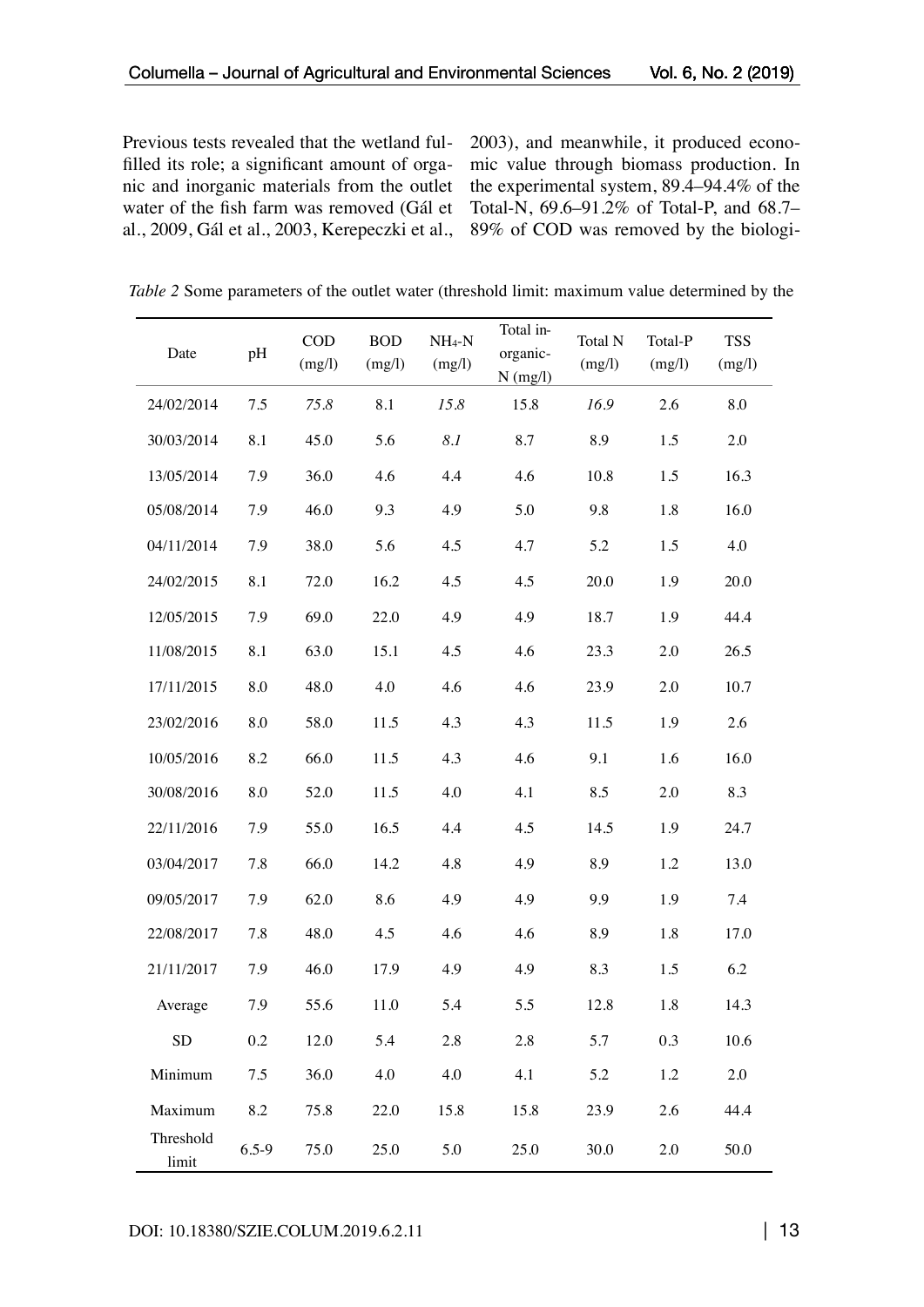cal filtration system. In the case of the final operating-size wetland, retention of N 53%–61%, P 76–84%, COD 80–91% was expected. Further results of the experiment included that the return of the investment costs of the wetland could be recovered in 2017.

In this research, the effectiveness of the wetland system built 11 years ago was examined by analysing the data from regular independent, accredited measurements in the framework of the self-monitoring plan. The measurement was made at the release point (where the wastewater enters the receiving water body). During four years (2014–2017), four measurements per year were made: in February, May, August and November. The analysed parameters were:

- pH
- chemical oxygen demand COD (mg/l)
- biological oxygen demand BOD (mg/l)
- ammonium nitrogen NH4+-N (mg/l)
- Total inorganic N (mg/l)
- Total N  $(mg/l)$
- $P$  (mg/l)
- suspended solids (mg/l)

# **Results**

Measured parameters are described in *Table 2.* The results of the 17 measurements are not uniform. In the case of the first two measurements (February and March 2014), the filter unit was unable to lower the emissions below the required threshold. The exceedance of the limit value was barely 1% for COD values for the February measurement, but was 32% for P and 216% for NH4+-N. The reason for this was that, due to the increased production, a 100 μm drum filter unit was installed in the system in the second half of 2013. Although the effect of this intervention began to take affect at the beginning of 2014, the system fine-tuning was only completed in spring 2014. For the next measurement, only NH4+-N was exceeded (62%). In the next period, the wetland and drum filtration always completed the desired emission values.

# **Discussion**

The measured values clearly showed that the previous scientific work (Gál et al. 2009, Gál et al. 2003, Kerepeczki et al, 2003) assessed the ability to process wastewater under the given circumstances well. Moreover, after a minor technological change, the desired emission values can be ensured even with a more than 60% increase in fish production. On the basis of preliminary measurements, with a feed coefficient of 1.1 (i.e., 1.1 kg feed is necessary for the withdrawal of 1 kg of fish meat) and 500 tonnes of fish production per year, the annual COD content of the wastewater is 398 t, while it contains 37.3 t NH4+-N, 59.3 t total nitrogen, 5.8 t of total phosphorous and 228 t of TSS. The wetland filters a significant proportion of these substances (COD 83%, NH4-N 82%, total-N 74%, total-P 62%, TSS 92.4 t). Its filtering efficiency is the same as the calculations previously made by the authors. All these results, based on the measurements, are provided with no significant deviation on the effectiveness of filtration in different stages of the year.

Based on the above results, it can be concluded that a well-designed filter unit is able to provide sufficient filtration efficiency, with appropriate control and minor modifications. This means that in the case of sustainable feed and energy sources being available, domestic fish production can be intensified without significant damage to the environment. A further improvement could be the possibility that at least part of the wetlands would be designed to produce economic value in order to increase the profitability of fish farms.

# **Acknowledgements**

This article was funded by EFOP-3.6.1-16- 2016-0016, "Specialisation of research and